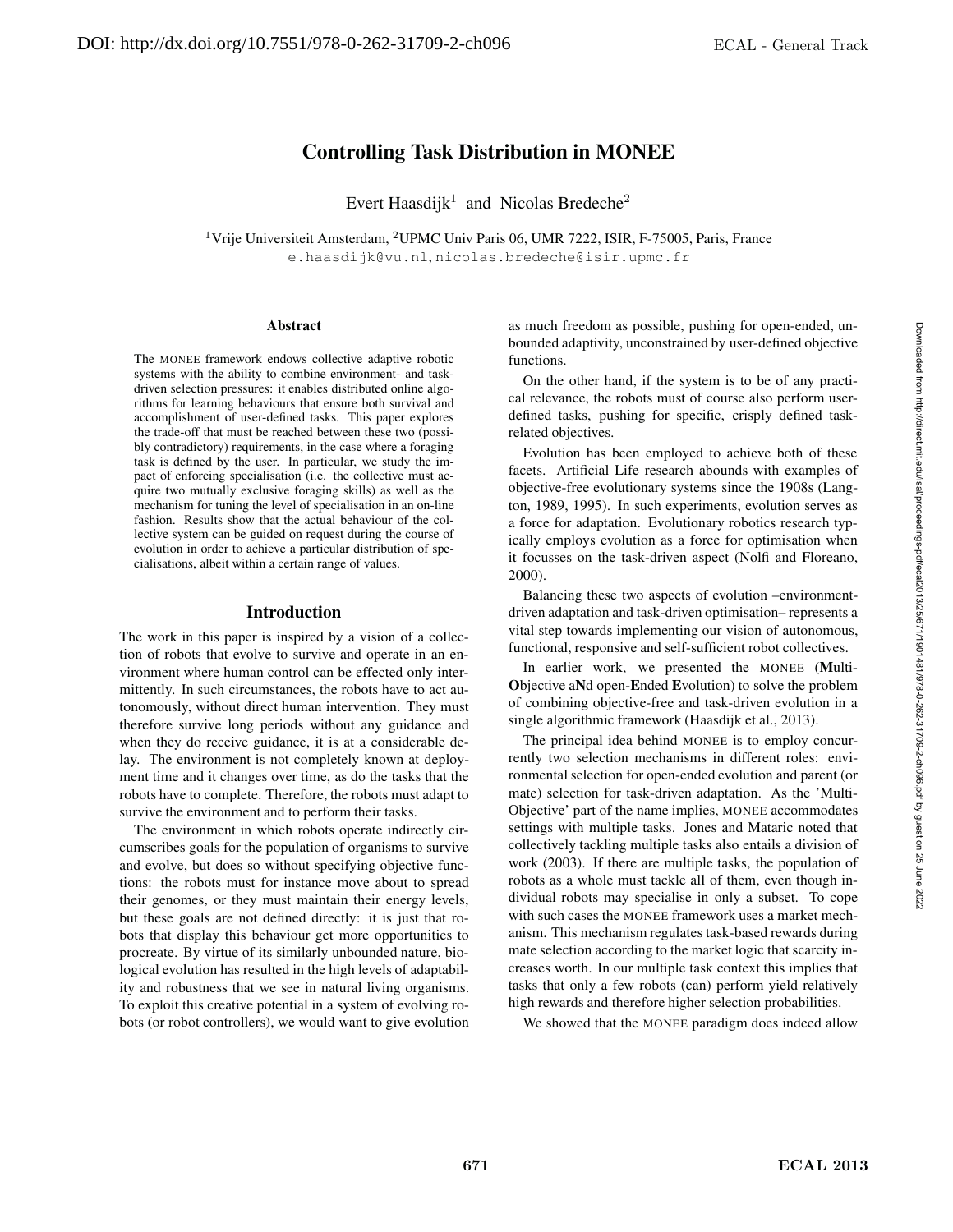the robots to adapt their behaviour to the environment as well as to multiple tasks. Also, MONEE's market mechanism is crucial to keep the population from focussing exclusively on easier tasks, even when the environment induces specialisation in particular tasks at the individual robot level (Haasdijk et al., 2013).

The market mechanism offers an intriguing possibility for intervention in the adaptive process: users can define premiums for particular tasks to (de-)emphasise their importance and promote or prevent their take-up by the robots. This amounts to defining an exchange rate between credits earned for the various tasks. Such premiums provide a straightforward and intuitive method for human-*on*-the-loop intervention in the behaviour of the robot collective.

We perform an experimental analysis of the influence of premium settings in an implementation of the MONEE paradigm where a simulated population of robots has two tasks: it must collect red and green pucks. The experiment is set up so that controllers for each task must be learned separately. In particular, our research questions are:

- To what extent can a premium direct the focus of the robot swarm to a particular task?
- Does a negative premium prevent the robots from displaying particular behvaiour?
- How does swarm behaviour react to changing premium settings?

### Related Work

Bredeche et al. describe mEDEA (Bredeche et al., 2012), an open-ended evolutionary algorithm where autonomous robots move around an arena while continually broadcasting their genome over a short range. Meanwhile, they also receive genomes from other robots that come in communication range. When a robot's lifetime expires, it randomly selects one of the received genomes, modifies that using mutation and starts a new life of broadcasting this new genome. This set-up promotes, with only environmental selection, robot movement through the environment: genomes that cause the robot to move around a lot are spread at a much higher rate than genomes that cause their host to stand still.

Similar settings have been extended with forms of parental investment, for instance in Mascaro et al. (2005); Ventrella (2005); Schwarzer et al. (2010). In artificial life parental investment is often used to give the offspring a starting value of (virtual) energy (Menczer and Belew, 1996; Menczer et al., 1994; Burtsev et al., 2001; Scheutz and Schermerhorn, 2005) and a parent's energy level is often linked to task performance (e.g., agents tasked with eating grass to gather energy in Burtsev et al. (2001)). Distributed on-line evolutionary systems such as Watson et al.'s embodied evolution similarly employ task-related (virtual) energy to determine parent and survivor selection (Watson et al., 2002; Wischmann et al., 2007), typically considering single tasks. These experiments showed that task-related virtual energy (equivalent to credits for appropriate behaviour) is an effective way to guide evolutionary adaptation to tackle tasks.

Market-based schemes provide a well known solution to the task allocation problem in multi-agent and multi-robot settings, for instance in (Walsh and Wellman, 1998; Tang and Parker, 2007).

Fitness sharing is a well-known technique that was introduced to promote genetic diversity and so prevent premature convergence in evolutionary algorithms. With fitness sharing, an individual's fitness is reduced if there are many similar (in terms of their genetic makeup) individuals in the population. Traditionally, fitness sharing is not necessarily associated with multiple objectives, but with maintaining diversity in general – typically, but not exclusively, in singleobjective settings.

# MONEE: Multi-Objective & Open-Ended Evolution

As mentioned above, earlier work showed that MONEE effectively combines environment- and task-driven adaptation (Haasdijk et al., 2013). The population of robots shows similar adaptation to the environment with MONEE as it does with its purely environment-driven counterpart mEDEA. In addition, the robots learn to perform puck-collecting tasks. They equitably distribute the collective foraging effort over different puck types, even when one type is more prevalent than the other or when the environment inhibits individual robots gathering multiple types of puck.

The robot –actually, their controllers'– lifecycle in MONEE consists of two phases: life and rebirth. The robot controllers have a limited, fixed, lifetime during which they perform their actions; moving about, foraging, et cetera. When their lifetime ends, they enter a rebirth phase and become 'eggs': stationary receptacles for genomes that are transmitted by passing live robots. This rebirth phase also lasts a fixed amount of time, and once this has passed, the egg selects parents from the received genomes to create a new controller. The robot then reverts to the 'life' role with this new controller. Thus, robot controllers can procreate by transmitting their genome to eggs, and the more eggs a robot inseminates, the more chances it has for procreation. Because the transmission of genomes is continuous and at close range (e.g. through infrared), the more a robot moves about the arena, the better its chances of producing offspring. This aspect of MONEE is open-ended in the sense that it is objective-free: there is no calculated performance measure that defines the chances of being selected as parent, there is no task. Only the environment and robot behaviour dictates what robots may or may not become parents.

To add task-driven parent selection to this basic evolutionary process, the robots can, during their lifetime, amass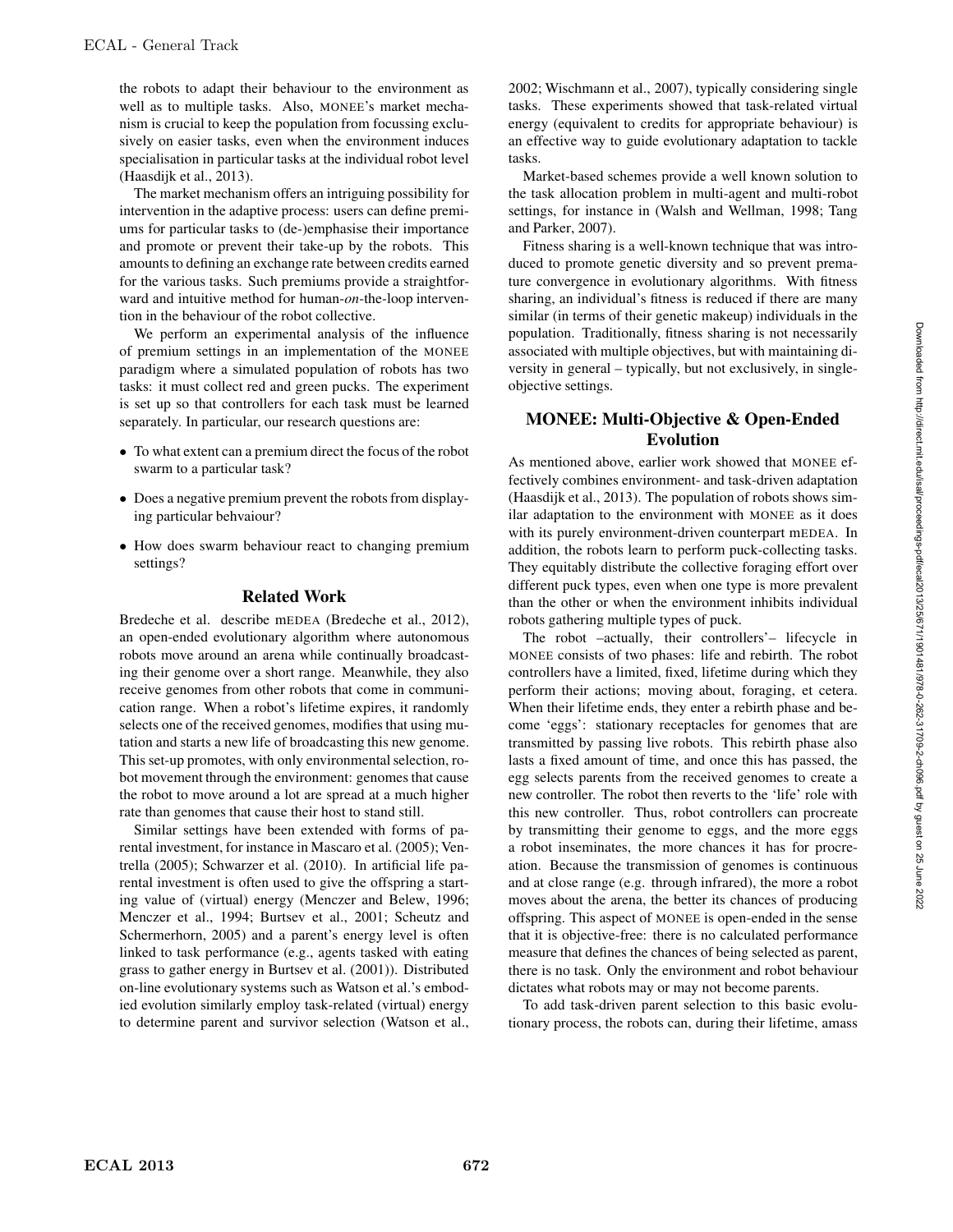credits by performing tasks. For instance, a robot could get one credit for every piece of ore it collects, one for successfully solving some puzzle, and so on. If multiple tasks are defined, the robots maintain separate counts for the credits awarded for each task, for instance one counter for the pieces of ore collected and another one for the number of puzzles solved. When a robot inseminates an egg, it passes the current credit counts along with the genome and the egg uses that information to select parents when it revives. This scheme is reminiscent of parental investment, but it differs subtly yet crucially from most parental investment schemes: a parent does not actually invest when impregnating an egg because the credits aren't *transferred* but *copied* at no cost to the parent.

When a robot's egg phase finishes, it compares the parents' credits for each genome it has received. To enable this comparison across tasks, the egg calculates an exchange rate between tasks. This ensures that genomes that invest in tasks for which few credits are found overall (presumably hard tasks) are not eclipsed by genomes that favour easier tasks.

The credits relate task performance to reproductive success: besides the open-ended goal of 'merely' transmitting genomes to eggs, robots must also become proficient at the defined tasks for these genomes to be selected. The more proficient a robot is at a task, the higher its chances of procreating. The comparison of credits across multiple tasks introduces an exchange rate between the earnings per task: the more common credits are for a particular task, the less their worth and vice versa. Thus, parent selection becomes a marketplace for skills and features that the user requires. This system naturally caters for multi-objective approaches.

MONEE's market mechanism is similar to fitness sharing in the sense that it also reappraises fitness, favouring tasks that are less commonly tackled by robots in the population. A crucial difference with traditional fitness sharing is that MONEE considers an individual's *behaviour*, not its genetic make-up (reminiscent of *syntactic* fitness sharing in genetic programming (Nguyen et al., 2012)). Hence, it does not promote genetic, but behavioural diversity: it modifies fitness not to prevent premature convergence, but to ensure that the robot population tackles multiple tasks.

It also allows the user to prioritise tasks in a straightforward manner: the user can influence the credit comparison by defining a premium for some or all of the tasks. For instance, if she deems collecting ore more important than solving puzzles, she can define a premium for collecting ore; the credits earned through this task are then multiplied by the premium. Compared to not defining a premium (or defining a premium of 1), setting a premium  $> 1$  increases the payoff for the relevant task, setting it between 0 and 1 reduces it, while setting it to a negative value causes the robot adaptation to shy away from the task.

The pseudo-code in algorithm 1 details the credit comparison market mechanism with premiums defined.



Algorithm 1: MONEE's market mechanism

# Experimental Set-up

We implemented the MONEE algorithm in a simple 2D simulator called RoboRobo(Bredeche et al., 2013) In our experiments, 100 simulated e-pucks are placed in an environment that contains obstacles and pucks. The sides of the square arena are roughly 330 robot body lengths long (1024 pixels in the simulator), and it contains a number of obstacles (see Fig. 1). We run 64 repeats of each experiment.

There are two types of puck: green and red, defining a concurrent foraging scenario. Concurrent foraging is a variation of regular foraging where the arena is populated by multiple types of objects to be collected (Jones and Mataric, 2003), rather than just a single resource. In our case, these objects are green and red pucks and the collection of each different colour is a different task. The pucks are distributed throughout the arena, and they are immediately replaced in a random location when picked up. The (re-)placement of pucks is governed by a 2D gaussian distribution centred on the middle of the arena and with  $\sigma$  of half the arena width.

The robots move around the arena, spreading their genome as they encounter eggs and dying when their allotted time has passed. They collect pucks simply by driving over them and the more pucks they gather, the more likely their genome is to be selected once an egg they impregnated revives.



Figure 1: Experiment arena.

To detect pucks, the robots have 16 sensors that detect either red or green pucks (i.e., 8 sensors per puck-type). Each set of 8 sensors is laid out in the same manner as the stan-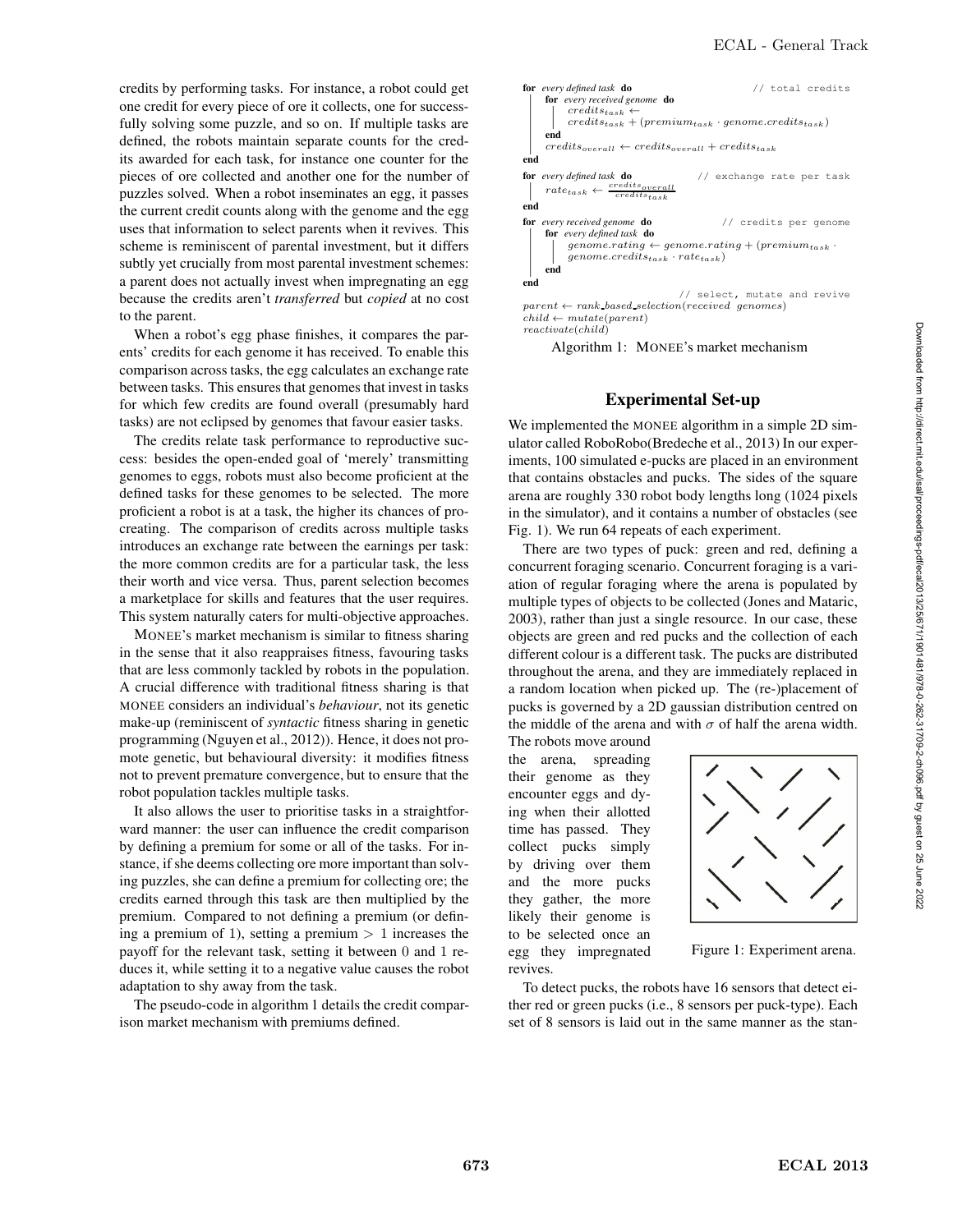dard e-puck infrared sensors: 6 face forward, 2 face to the rear. Because individual puck sensors only detect a single type of puck, collecting one type of puck is a task distinct from (but very similar to) collecting the other type of puck. Thus, behaviour to collect either type of puck has to evolve separately.

Each robot is controlled by a single-layer feed forward neural network which controls its left and right wheels. The inputs for the neural network are the robot's puck and obstacle sensors.

The robot's genome directly encodes the neural network's weights (3 types of sensor  $\times$  8 sensors  $\times$  2 outputs plus 2 bias connections plus 4 feedback (current speed and current rotation to either output) = 54 weights) as an array of reals.

As mentioned, the robots alternate between periods of explorative puck gathering and motionless genome reception. To prevent synchronised cycles among the robots, we add a small random number to each robot's fixed lifetime. This forces desynchronised switching between life and rebirth even though our runs start with all robots perfectly in sync at the first time-step of their lifetime.

At the end of the egg phase offspring is created by selecting a parent from the received genomes as shown in algorithm 1 and mutating the weights in that genome using gaussian perturbation with a single, fixed mutation step size  $\sigma = 1$ . This single-parent, mutation-only scheme is common in evolution strategies that are known to perform well on problems with continuous-valued genomes (Beyer and Schwefel, 2002).

Note that MONEE does not prescribe any particular controller implementation nor any choice of variation operator. The implementation we chose here of an artificial neural network with the weights encoded as real-valued genes provide a convenient, flexible and well-established representation.

Table 1 summarises the experimental set-up. The paragraphs below describe our experiment's variants in detail. Code for the experiments is available at http://pages. isir.upmc.fr/evorob\_db/moin.wsgi.

**Premium** It is straightforward to (de-)emphasise particular tasks in MONEE by simply putting a premium on credits earned for that task. To investigate how premiums influence adaptation, we apply premiums ranging from -1 to 100 to the task of collecting green pucks, including a number of runs where the premium is redefined during the run. The premium for red pucks remains constant at 1.0.

During parent selection, the premium is used as a multiplication factor for the number of green pucks collected. Thus, with a premium set to -1, robots collecting green pucks are penalised. A premium of 0 means that there is no benefit to collecting green pucks: only red pucks are considered for parent selection. A premium of 1 means that red and green pucks contribute equally to the chance of a

| <b>Experiment details</b> |                                          |
|---------------------------|------------------------------------------|
| Robot group size          | 100                                      |
| Simulation length         | 1,000,000 time-steps                     |
| Number of repeats         | 64                                       |
| Number of pucks           | 500, 150 or 50 green, 500 or 150         |
|                           | red                                      |
| Arena                     | See fig. 1                               |
| Premium settigs           | $-1,0,1,2,5,10,20,50,100$                |
| <b>Controller details</b> |                                          |
| Controller                | Perceptron neural net                    |
| Input nodes               | 8 obstacle sensors, 16 puck de-          |
|                           | tectors, 2 bias and 2 recurrent<br>nodes |
| Output nodes              | 2 (left and right motor values)          |
| <b>Evolution details</b>  |                                          |
| Representation            | Real valued vectors                      |
| Chromosome length         | 54                                       |
| Mutation                  | Gaussian $N(0, 1)$                       |
| Parent selection          | Rank-based                               |
| Robot lifetime            | 2000 time-steps                          |
| Egg-phase                 | 200 time-steps                           |
| Comm. range               | ca. 9 body lengths                       |

Table 1: Experimental set-up

genome being selected, and higher values increase the importance of collecting green pucks.

Mutually exclusive skills Equitable task distribution is more challenging when the tasks that the robots must perform are to some extent exclusive, for instance because they require irreconcilable skills. To test how premium settings affect the MONEE paradigm in such situations, we also run experiments where the environment constrains multi-skilled robots so that the robots must specialise in collecting one type of puck. Without this constraint, robots can collect green and red pucks equally well without any penalty when selecting both or merely one colour. In the mono-skill experiments the speed of robots depends on their specialisation level: the robot's speed is multiplied by the ratio of most prevalent pucks it has collected. Thus, if a robot collects exclusively pucks of one colour, its speed is maximal. If it collects 75% green (or red) pucks, its speed is reduced by 25% and if it collects red and green pucks in equal amount, the speed is halved. This penalty is recalculated whenever a robot picks up a puck. It is important to note that this is enforced by the environment, not during the parent selection phase when an egg revives. The environment causes specialising robots to move faster, so that they perform better than non-specialised robots: their higher speed allows them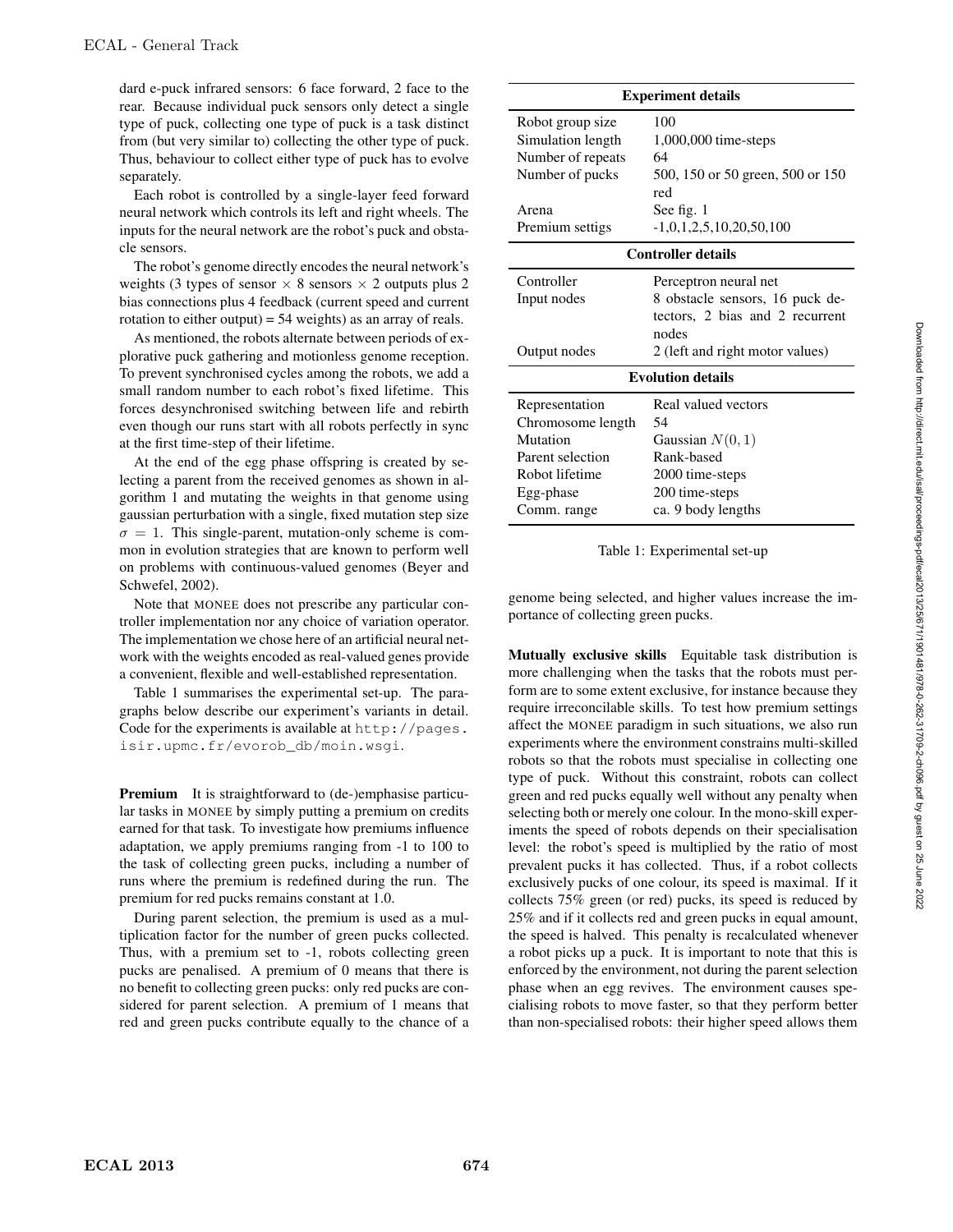to collect more pucks during their lifetime, but more importantly, it allows them to impregnate more eggs. This results in an increase in the proliferation of mono-skilled genomes without altering the selection process inside the eggs.

Distribution of pucks Another determinant for the difficulty of task distribution in our experiments is the ratio of puck colours. This can be seen as a proxy for having a difficult (rare pucks) and an easy (common pucks) task. To determine the impact of setting premiums with an uneven distributions of pucks, we run two variants of our experiments: one with 150 pucks of each colour, one with 50 green and 150 red pucks. We perform additional runs with denser spreads of pucks where there are 500 pucks of each colour.

Changing premium A last set of experiments explores the evolutionary dynamics in the context of changing premiums. The rationale is the following: what would be the effect on the ratio of harvested puck colours if the premium is reset on-the-fly by a human supervisor? Then, what happens if the premium is changed back to its initial value after awhile? The system dynamics would be more predictable if the harvested pucks ratio matches the original figures, that is evolutionary dynamics always converge to the same ratio values, independent from the initial conditions. It may, however, be expected that the evolutionary dynamics are affected by the behaviour from where it already converged (i.e. the ratio depends from the actual premium *and* from where evolution starts). To explore the influence of changing premiums on-the-fly we use the following set-up: in a setting with the same number of red and green pucks (150 of each) the premium is initially set to 10. After 500,000 time steps, the premium is changed to 1 for 250,000 time steps. It is then reset to 10 for the remainder of the experiment.

## Results and Analysis

The Effect of Premiums Figure 2 shows the mean total number of pucks collected in the experiments with 150 green and red pucks. Setting a negative premium predictably decreases the total number of pucks collected: the robots learn to avoid green pucks, in effect halving the number of available pucks. Setting the premium to 0 in the mono-skilled (i.e. with specialisation) environment still results in much lower levels of collected pucks because, again, the robots learn to keep away from green pucks and so avoid the environment's speed penalty for generalist behaviour. This penalty does not apply in the multi-skilled environment (i.e. without specialisation), and the number of pucks collected for premium 0 is markedly higher than with premium -1. The robots now pick up green pucks accidentally and they can take more direct paths to red pucks because they do not have to avoid green pucks. Setting the premium to 1 increases the number of pucks collected: robots now actively



Figure 2: Mean total number of pucks collected over the whole run for different premium settings with 150 pucks of each colour. The vertical bars indicate the 99% confidence interval (over 64 repeats).

seek both types of puck. The mono-skilled environment still causes individual robots to avoid one type of puck or the other, therefore the number of pucks is lower than in a multiskilled setting. Higher premium values slightly increase the number of pucks collected, but among these values it does not change appreciably.

To assess the impact of premium settings on the task distribution among the robot collective we consider the ratio of green pucks collected ('green puck ratio') over all collected pucks. Figure 3 shows how this ratio develops over time for different premium settings in the experiment with 150 pucks of each colour. Initially, the robot collective always gathers green and red pucks in a 50-50 ratio. With a premium of



Figure 3: Development over time of the green puck ratio for a subset of the premium settings we considered. The points indicate the median green puck ratio for 1,000 time step intervals over 64 repeats, the shaded areas indicate lower and upper quartile.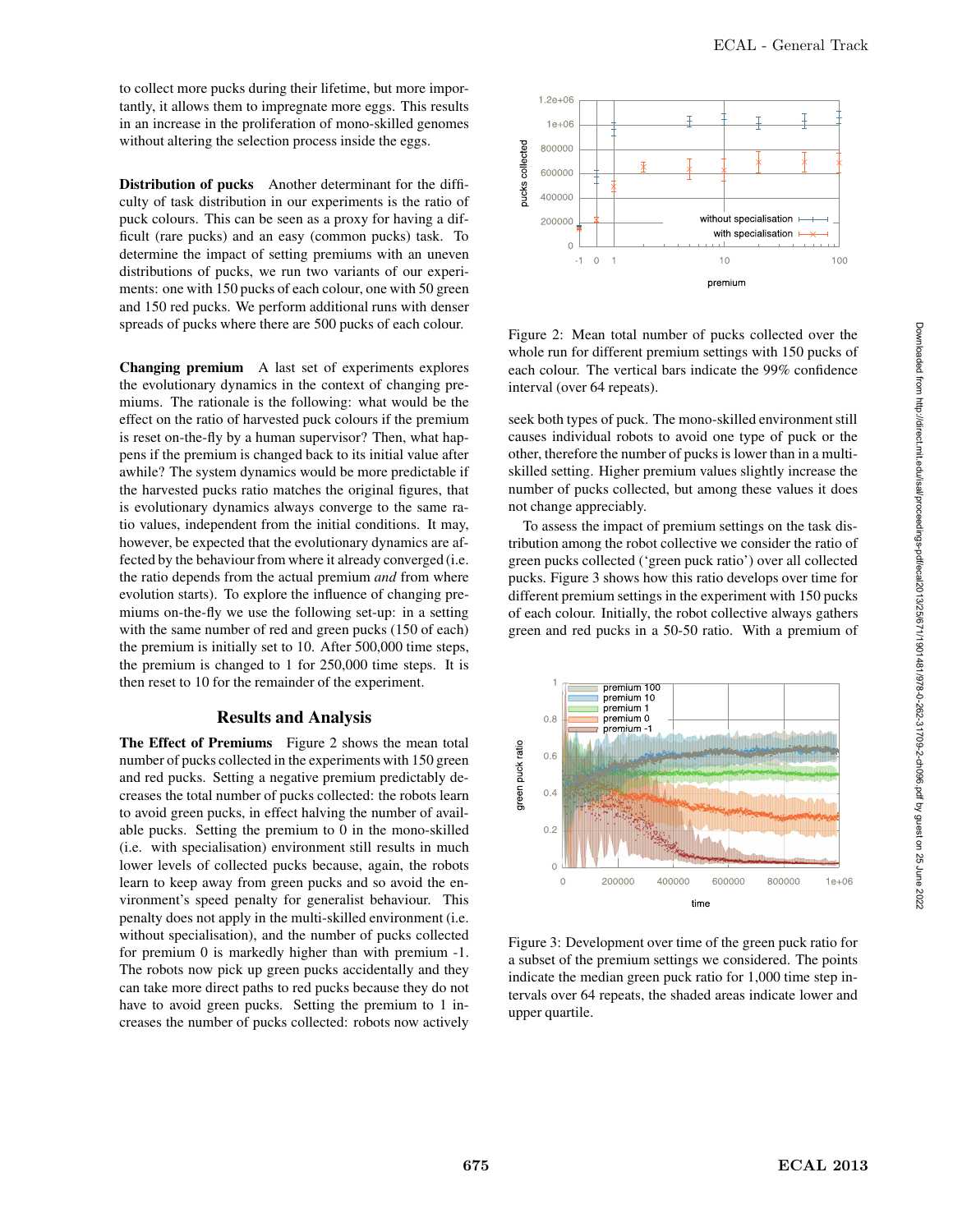

Figure 4: Mean green puck ratio in the final 1,000 time steps of runs with 150 pucks of each colour. The vertical bars indicate the 99% confidence interval over 64 repeats.

1 red and green pucks are equally valuable and the collective maintains this ratio. A premium of -1 has a profound impact: the robots learn to avoid green pucks and almost exclusively collect red pucks. This setting seems similar to the well-known poisonous food experiment, but the penalty for collecting 'poisonous' green pucks is effected during parent selection, not by the environment cutting short lifetime or reducing speed. A premium of 0 also leads to a substantial decrease in the green puck ratio: robots learn to focus on red pucks, but green pucks are not avoided and circa 30% of collected pucks is green. A premium of 10 increases the green puck ratio, which levels off around 0.65. The green puck ratio for premium 0 is in the same range as the red puck ratio for a premium of 10 (circa 0.3 and 0.35, respectively). This already indicates that larger premium values will do little to increase the green puck ratio (a premium of 0 for green pucks would have the same effect as a very high premium for red pucks).

This is borne out by the plot in Fig. 4, which shows the green puck ratio in the final 1,000 time steps of the simulation for varying premiums. We see that the green puck ratio among premium settings of 10 (or even 5) and higher barely changes. We also see that mono-skilled environments increase the impact of defining a premium: obviously, more robots will specialise in the higher rewarding task.

One reason for the lack of additional impact for higher premium values might lie in a saturation effect: if the robots simply cannot gather more green pucks than they do, the ratio can hardly improve. To test this hypothesis, we ran another set of experiments where there are 500 pucks of each colour. Figure 5 shows the results of those experiments. They show the same levelling off of premium impact, so it doesn't seem to result from a saturation effect.



Figure 5: Mean green puck ratio in the final 1,000 time steps of runs with 500 pucks of each colour. The vertical bars indicate the 99% confidence interval over 64 repeats.

Uneven Distribution of Pucks We use a setting where there are more red than green pucks (150 vs. 50) as a proxy for having easy and hard tasks. In these experiments, the 'natural' green puck ratio is 0.25, which is what we see in Fig. 6 when the premium is set to 1 in a multi-skill environment. When the environment discourages generalists, the ratio is slightly lower because robots tend to specialise in the simpler task (earlier work showed that MONEE's market mechanism plays a crucial role here (Haasdijk et al., 2013)). As was the case in the two scenarios where the puck distribution is balanced, increasing the premium past 5 or so has little further effect. The green puck ratio levels off between 0.3 and 0.4 for all premium values of 5 and greater.



Figure 6: Mean green puck ratio in the final 1,000 time steps of runs with 50 green and 150 red pucks. The vertical bars indicate the 99% confidence interval over 64 repeats.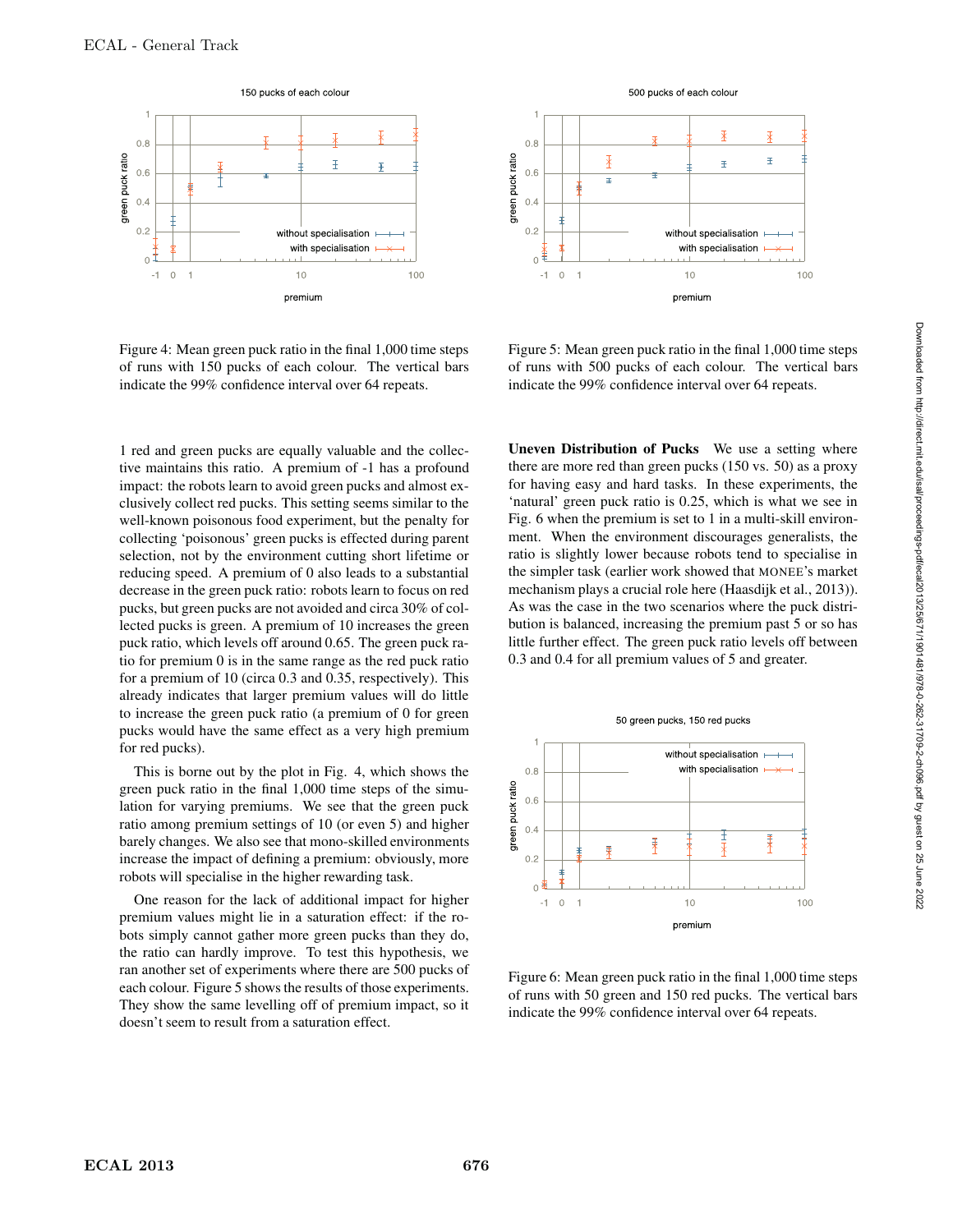

Figure 7: Development over time of the green puck ratio with changing premium with specialisation. The vertical red lines indicate when the premium is reset from 10 to 1 and back to 10. The points indicate the median green puck ratio for 1,000 time step intervals over 64 repeats, the shaded areas indicate lower and upper quartile. Green puck ratio for a constant premium of 10 shown for reference.



Figure 8: Development over time of the green puck ratio with changing premium without specialisation. The vertical red lines indicate when the premium is reset from 10 to 1 and back to 10. The points indicate the median green puck ratio for 1,000 time step intervals over 64 repeats, the shaded areas indicate lower and upper quartile. Green puck ratio for a constant premium of 10 shown for reference.

Varying Premium Settings Figures 7 and 8 show the puck ratio over time with changing premium with specialisation enforced and a multi-skilled setting, respectively. Note that we ran the experiment with changing premium for a further 1 million time steps to gauge long-term effects of changing premiums. With or without specialisation enforced, the green puck ratio initially develops unsurprisingly similar to the control experiment (using a constant premium of 10). Then, as soon as the premium is set to 1 after 500,000 time steps, the green puck ratio drops to reflect the new prioritisation of tasks. When the initial premium is restored at 750,000 time steps, with or without enforced specialisation, the green puck ratio starts to rise again quickly and levels off where it was before the premium was changed. Hence, there is no memory effect when we change the premium in the course of a run, advocating for stable attractors that depend only from the premium value at hand. The change in puck ratio as a reaction to varying the premium is considerably more pronounced in the single-skill setting than when robots can collect both types of puck.

### Conclusions and Future Work

Experimental results on the effects of premium settings with the MONEE algorithm showed that setting premium values stand as an efficient mechanism to allow the user to control the prioritisation of tasks. On the one hand, setting negative premiums dramatically decreases the take-up of tasks. One the other hand, positive premiums enable to promote tasks, at least to some extent. Indeed, the relation between premiums and task distribution is not linear as the influence of increasing premium values is dampened after an environmentdependent threshold.

In the particular case of foraging with two kind of pucks, further experiments showed that controlling the evolution of a particular foraging behaviour is sensitive to the distribution of resources. Enforcing specialisation (i.e. penalising robots that forage both resources) can greatly increase controllability whenever both resources are available in equal amount, while dramatically decreasing controllability whenever an uneven distribution of resources is considered.

Lastly, controllability was also tested from the perspective of on-line tuning, i.e. changing premium values during the course of evolution to match user requests. Results revealed that premium values actually matched very stable attractors towards (expected) foraging behaviours.

Although the work presented here shows that collective foraging behaviour can be controlled to some extent through setting premium values, the non-linear (and thresholded) relation between premium values and task distribution remains to be further explored. We are indeed currently investigating the thresholding of the premium effect. Also, we are addressing the problem how to actually use premiums to automatically achieve a particular state of task distribution. To some extent, this is an inverse problem: while the desired task distribution may be known before hand, the method for tuning the premium values may well depend on the environment and the task at hand.

### Acknowledgements

The authors would like to thank Jean-Marc Montanier, Berend Weel and Nikita Noskov for many inspirational dis